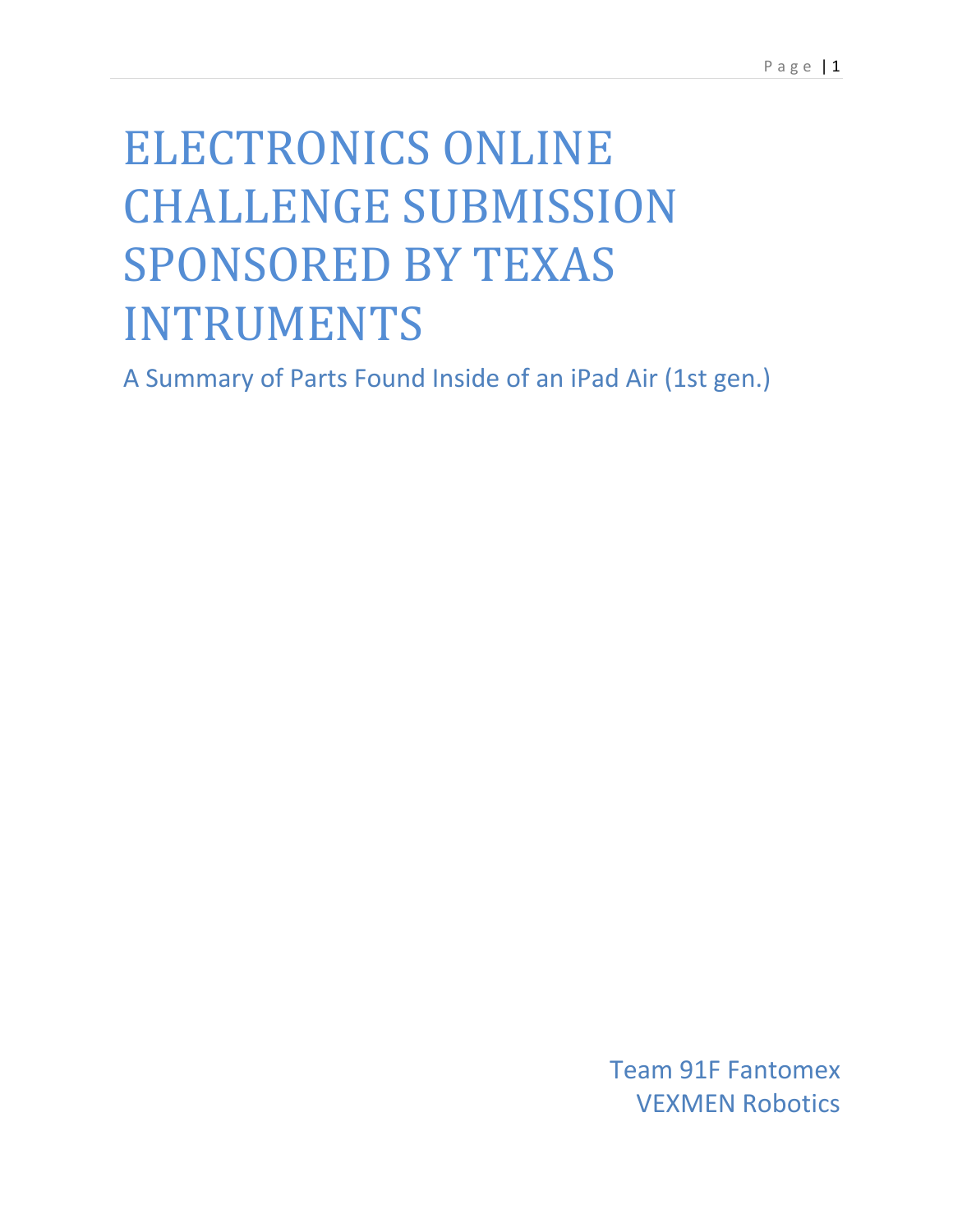## **Contents**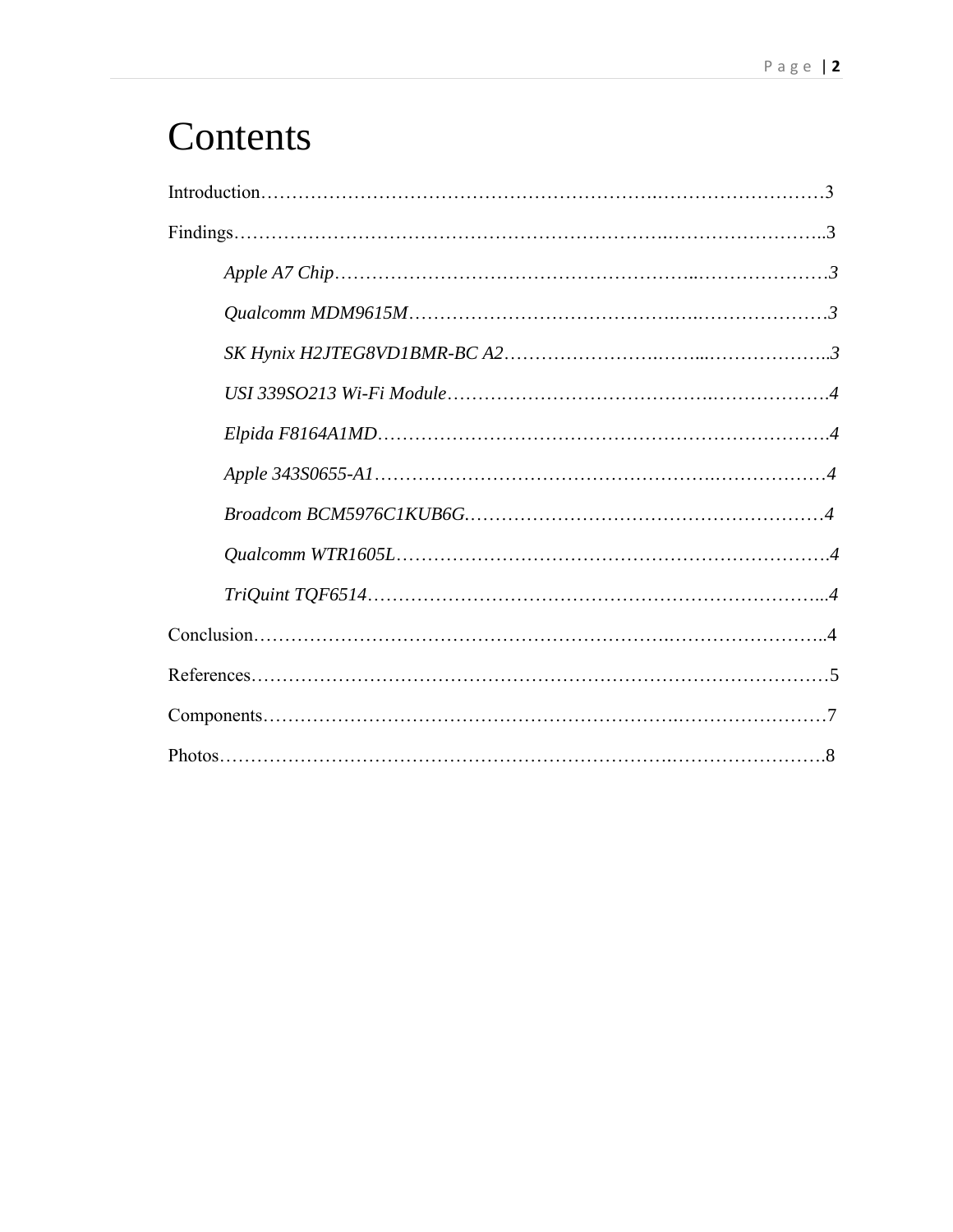#### Introduction

The Apple iPad Air 1<sup>st</sup> gen. (model a1475) was chosen to explore the inner workings of electronics found in everyday devices, as well as to find how technology has advanced in the past eight years.

#### Findings

Note: Some components could not be identified due to unclear markings of model number or company

#### Apple A7 Chip

The Apple A7 Chip is a dual core central processing unit (CPU) and also supports integrated graphics. This chip was made by Samsung on a high-k metal gate (HKMG) 28 nanometer process (a nanometer process defines the distance between each transistor, higher the nm the better) with over one billion transistors on a die of 102mm<sup>2</sup>. Samsung created two versions of this chip, the APL0698 and the one found in the iPad Air, the APL5698. The main difference is the APL5698 runs at a higher clock speed (1.4 GHz) and does not have a RAM cache built in.

#### Qualcomm MDM9615M

The Qualcomm MDM9615M is the baseband chip used in the iPad Air. It is a 28 nm LTE (FDD and TDD), HSPA+, EV-DO Rev B, and TD-SCMA modem and allows for multi-spectrum, multi-mode LTE support, otherwise known as the LTE Processor.

#### SK Hynix H2JTEG8VD1BMR-BC A2

This module by SK Hynix is a storage module, capable of storing 64 GB (gigabyte) of data. This storage module is a NAND flash, which is a type of storage technology which does not require power to retain data.

#### USI 339SO213 Wi-Fi Module

This module supports Wi-Fi and is what allows the iPad Air to connect to Wi-Fi.

#### Elpida F8164A1MD

This memory module from Elpida is a 1 GB LPDDR3 SDRAM for the iPad. LPDDR3 SDRAM (Low Power Double Data Rate 3 Synchronous Dynamic Random Access Memory) is the first generation of synchronous DRAM. Low power ram is used in this iPad to save battery life.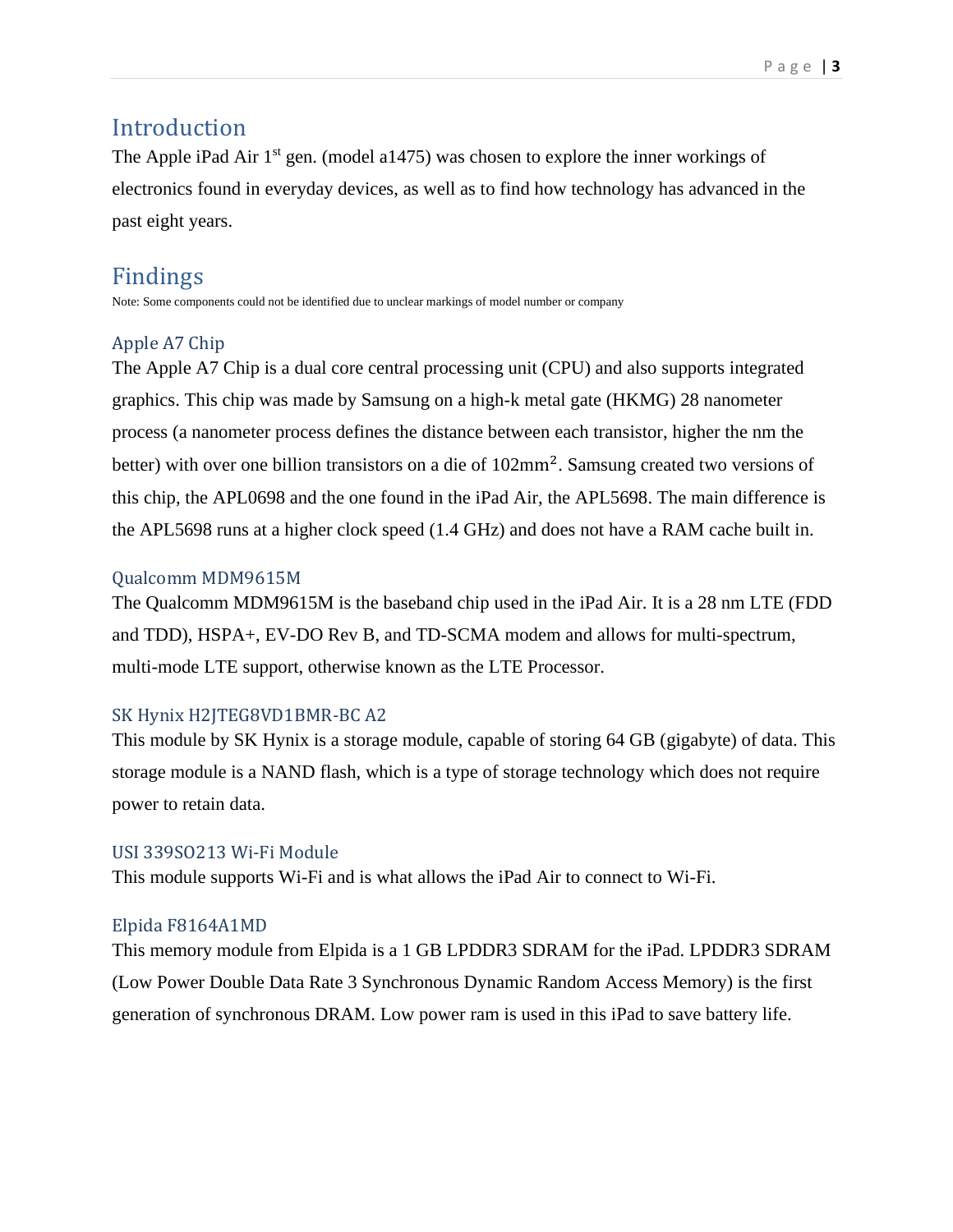#### Apple 343S0655-A1

This chip is created by Chipworks and is the Dialogue Power Management Integrated Circuit (IC). This chip directly interacts with he battery as well as the charger port and controls power flow to different components within the iPad.

#### Broadcom BCM5976C1KUB6G

Apple has implemented a pair of these touch screen controllers, which are similar to those found in trackpads of MacBook laptops. This chip connects to the touchscreen below the plastic on the screen, and receives data from the whole screen, processes the data, and transmits that data to the A7 chip to where it can be further processed.

#### Qualcomm WTR1605L

This chip is an LTE/HSPA+/CDMA/EDGE/GPS Transceiver and works in tandem with the Qualcomm MDM9615M.

#### TriQuint TQF6514

The TriQuint TQF6514 is a (Radio Frequency) Power Amplifier Module which converts low power radio frequency signals into higher power signals. They are generally used in applications for driving the transmission power of an antenna.

#### **Conclusion**

Throughout this investigation, we identified many different ICs and defined all of their applications. We were unable to identify any TI electronics in an iPad, but the learning process was still there to help us understand more about ICs.

Final Summary Report Word Count: 500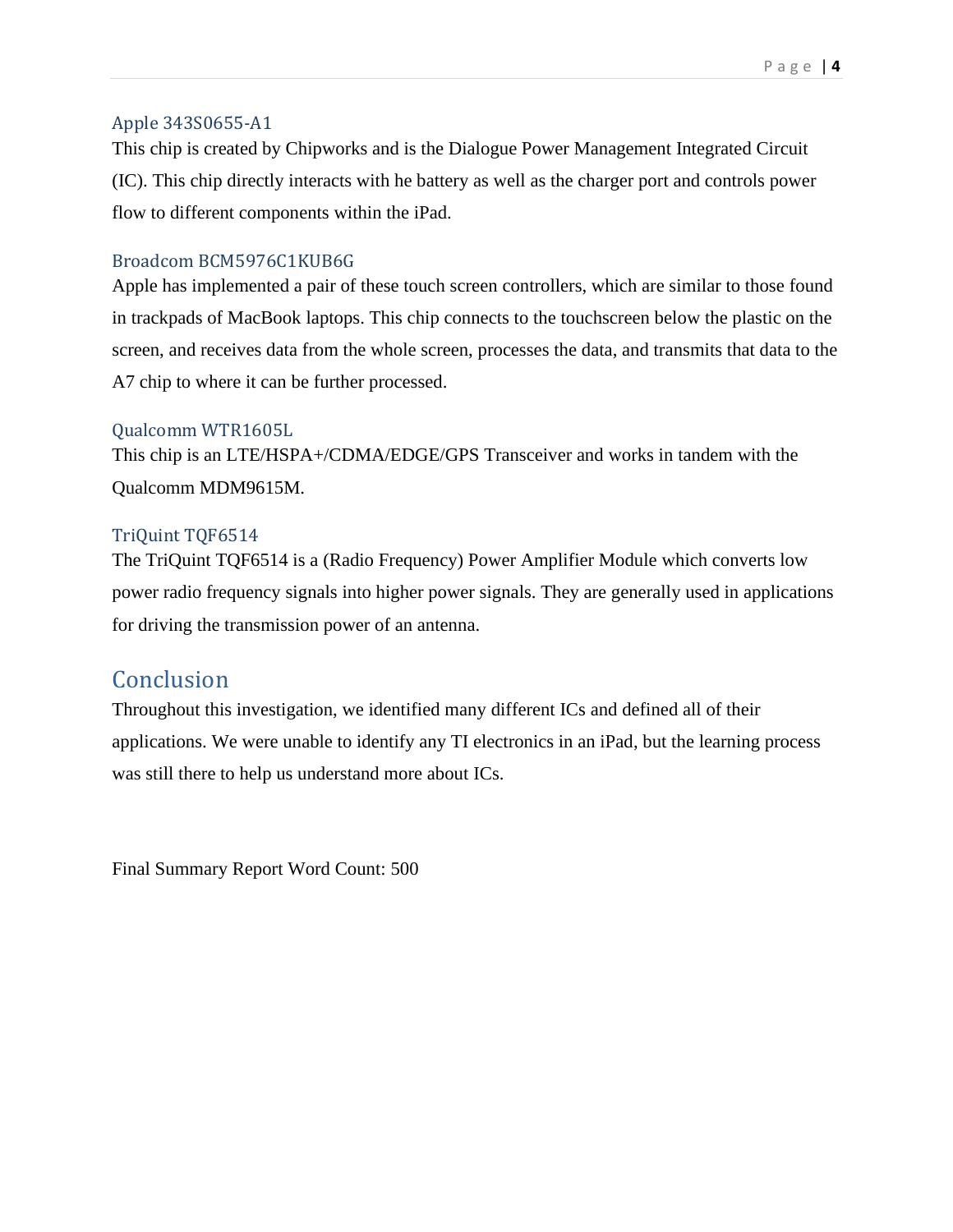#### References

- *Apple A7*. (2020, November 23). Wikipedia. Retrieved December 4, 2020, from https://en.wikipedia.org/wiki/Apple\_A7
- *DDR3 SDRAM*. (2020, November 26). Wikipedia. Retrieved December 5, 2020, from https://en.wikipedia.org/wiki/DDR3\_SDRAM
- ELPIDA. (n.d.). *16Gb DDR3 Mobile RAMTM PoP*. ELPIDA. Retrieved December 5, 2020, from https://www.google.com/url?sa=t&rct=j&q=&esrc=s&source=web&cd=&ved=2ahUKE wiB3sqMhrjtAhXCuFkKHV0sD0sQFjACegQIAhAC&url=https%3A%2F%2Fwww.mic ron.com%2F-%2Fmedia%2Fclient%2Fglobal%2Fdocuments%2Fproducts%2Fdatasheet%2Fdram%2Fmobile-dram%2Flow-power-

dram%2Flpddr3%2Fe1965e40.pdf%3Frev%3Dc46540f57c514270946369e95e03f8c6&u sg=AOvVaw3Hp\_HrJSEhDTRLDoohDFAd&cshid=1607212956590467

- *H2JTEG8VD1BMR-BC A2 SK Hynix Inc Authorized Resource & Competitive Price*. (n.d.). WORLDWAY The world's IC way. Retrieved December 5, 2020, from https://www.worldwayelec.com/pro/sk-hynix-inc/h2jteg8vd1bmr-bca2/4222228
- *MDM9615*. (2020, November 11). The iPhone Wiki. Retrieved December 4, 2020, from https://www.theiphonewiki.com/wiki/MDM9615
- muRata. (n.d.). *Antenna Switch Module*. muRata. Retrieved December 6, 2020, from https://www.murata.com/en-us/products/rfswitch/antennaswmod
- Pasternack. (n.d.). *RF Amplifiers*. Pasternack. Retrieved December 6, 2020, from https://www.pasternack.com/rf-amplifiers-category.aspx
- Rouse, M. (2005, September). *SDRAM (synchronous DRAM)*. Retrieved December 5, 2020, from https://whatis.techtarget.com/definition/SDRAM-synchronous-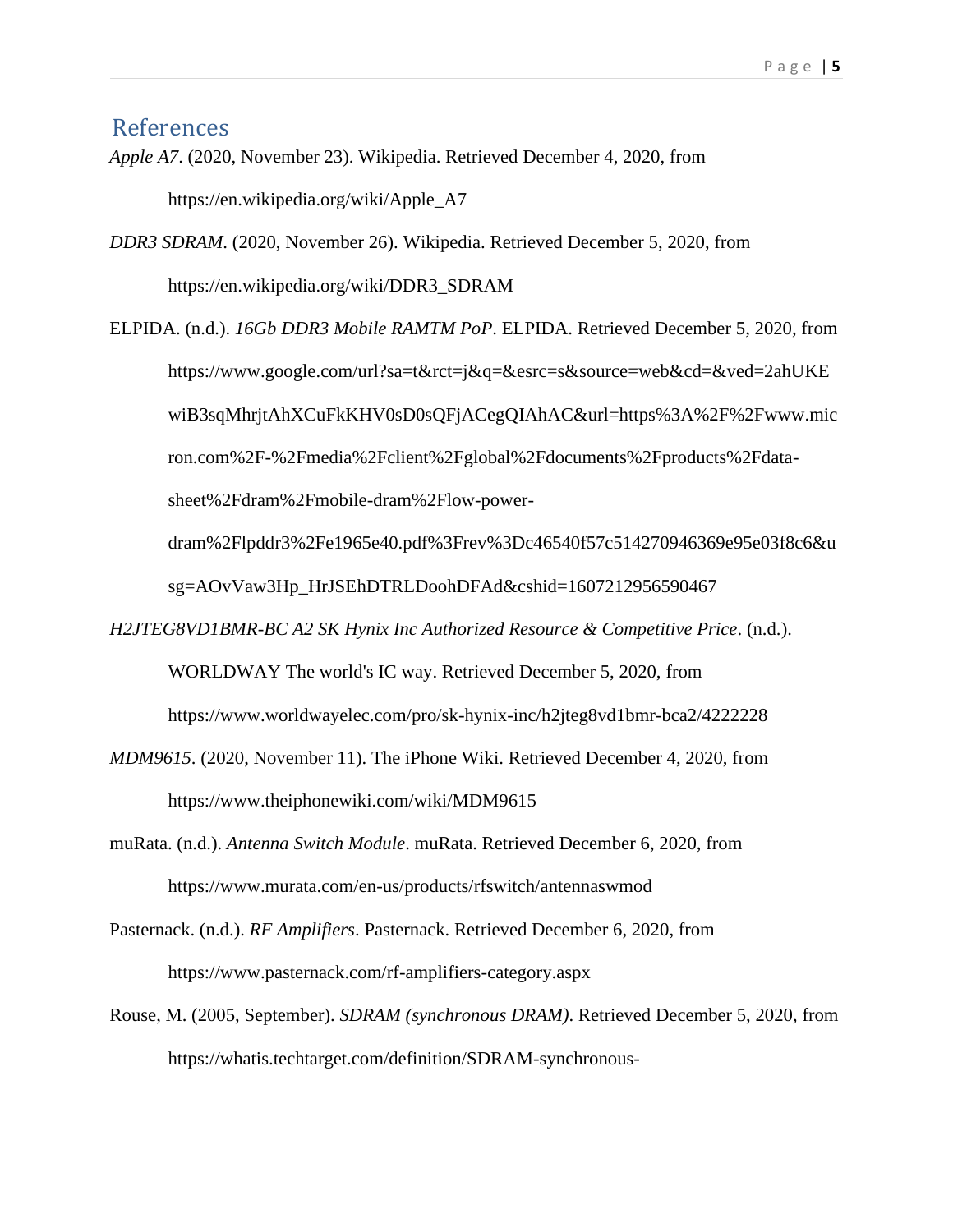DRAM#:~:text=SDRAM%20(synchronous%20DRAM)%20is%20a,perform%20in%20a

%20given%20time.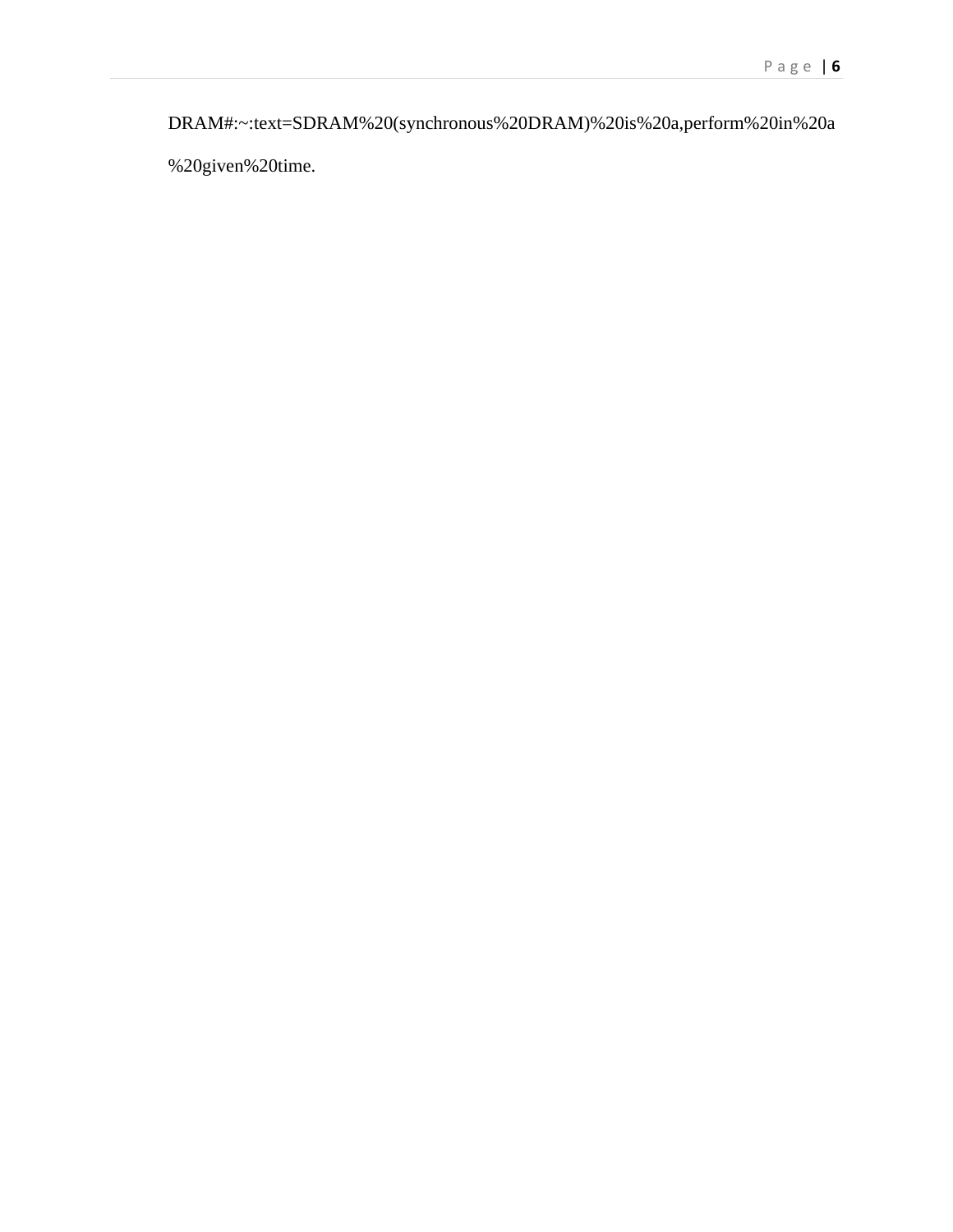## **Components**

| Components                                                  | Part Number              | Specifications               | Manufacture<br>$\mathbf{r}$ | Identifie<br>d |
|-------------------------------------------------------------|--------------------------|------------------------------|-----------------------------|----------------|
| <b>Digitizer Glass</b>                                      |                          |                              |                             | yes            |
| Display                                                     | LP097QX2                 |                              | LG                          | yes            |
| <b>Battery</b>                                              |                          | 8827 mAH, 3.73<br>Volts      |                             | yes            |
| <b>SIM Card Tray</b>                                        |                          |                              |                             | yes            |
| Motherboard                                                 |                          |                              | Apple                       | yes            |
| <b>CPU/GPU</b>                                              | APL5698                  | 1.4 GHz, 28 nm,              | Samsung                     | yes            |
| LTE (FDD and TDD), HSPA+, EV-DO Rev<br>B, and TD-SCMA modem | MDM9615M                 | 28 nm, 1 GB<br><b>DRAM</b>   | Qualcomm                    | yes            |
| <b>Storage</b>                                              | H2JTEG8VD1BMR<br>$-BCA2$ | 64 GB, NAND<br>flash storage | SK Hynix                    | yes            |
| Wi-Fi Module                                                | 339SO213                 |                              | <b>USI</b>                  | yes            |
| Random Access Memory                                        | F8164A1MD                | 1 GB LPDDR3<br><b>SDRAM</b>  | Elpida                      | yes            |
| Dialogue Power Management Integrated<br>Circuit             | 343S0655-A1              |                              | Chipworks                   | yes            |
| Touchscreen Controller                                      | BCM5976C1KUB6<br>G       | two $(2)$ found in<br>iPad   | <b>Broadcom</b>             | yes            |
| LTE/HSPA+/CDMA/EDGE/GPS<br>Transceiver                      | <b>WTR1605L</b>          |                              | Qualcomm                    | yes            |
| Antenna Switch/Filter Module                                | $227-LG$                 |                              | Murata                      | yes            |
| <b>RF</b> Power Ampifier                                    | TQF6514                  |                              | <b>TriQuint</b>             | yes            |
| <b>LTE RF Power Ampifier</b>                                | SKY77                    | three $(3)$ found in<br>iPad | Skyworks                    | yes            |
| <b>LTE RF Power Ampifier</b>                                | A79                      | two $(2)$ found in<br>iPad   | Avago                       | yes            |
| <b>Lighting Port</b>                                        |                          |                              |                             | yes            |
| Wi-Fi/Bluetooth Antennas                                    |                          |                              |                             | yes            |
| Front facing Camera                                         |                          |                              |                             | yes            |
| Rear Facing Camera                                          |                          |                              |                             | yes            |
| Headphone Jack                                              |                          |                              |                             | yes            |
| Speakers                                                    |                          |                              |                             | yes            |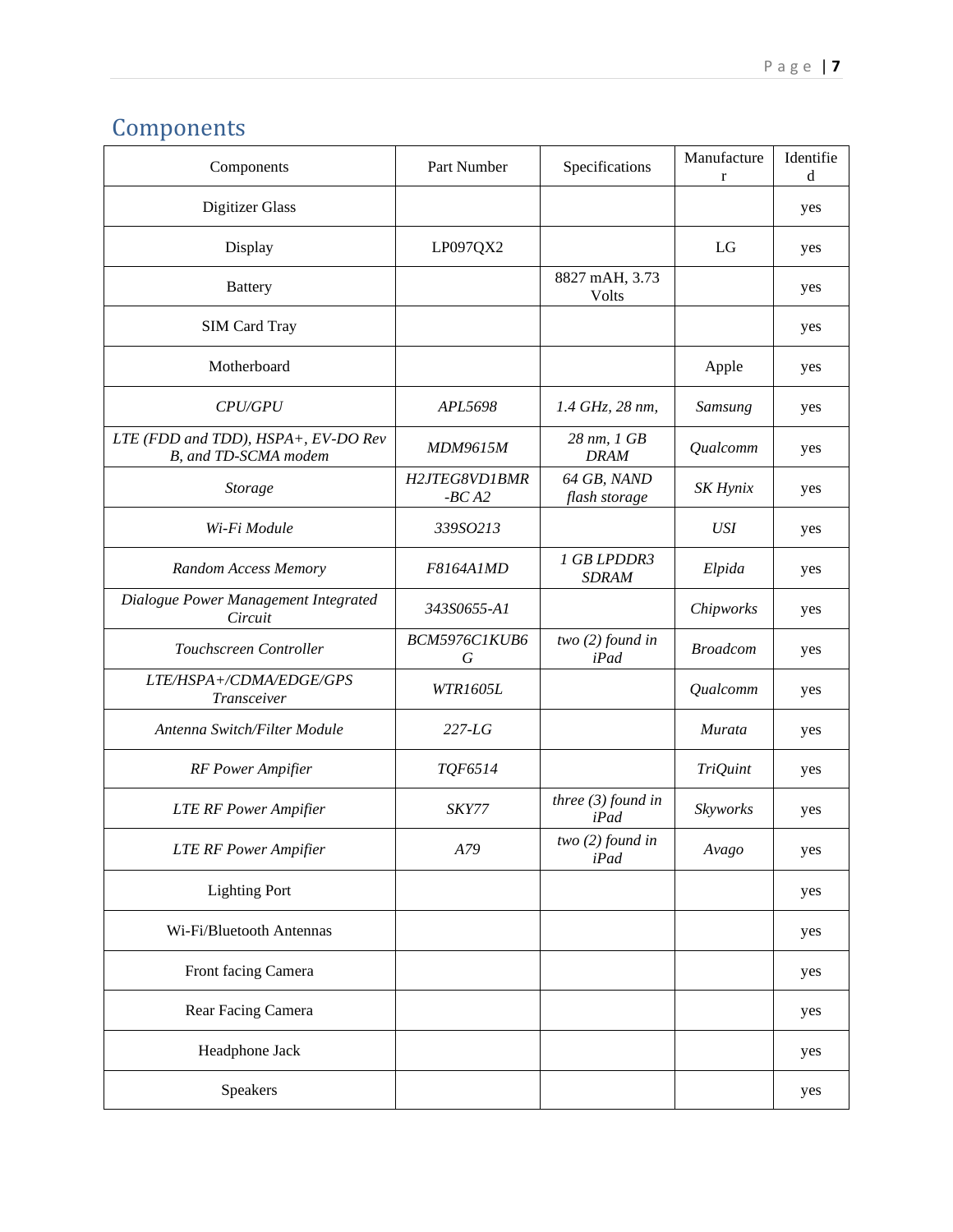### Photos



Figure 1 | Digitizer Glass



Figure 2 | LP097QX2 | LG | Display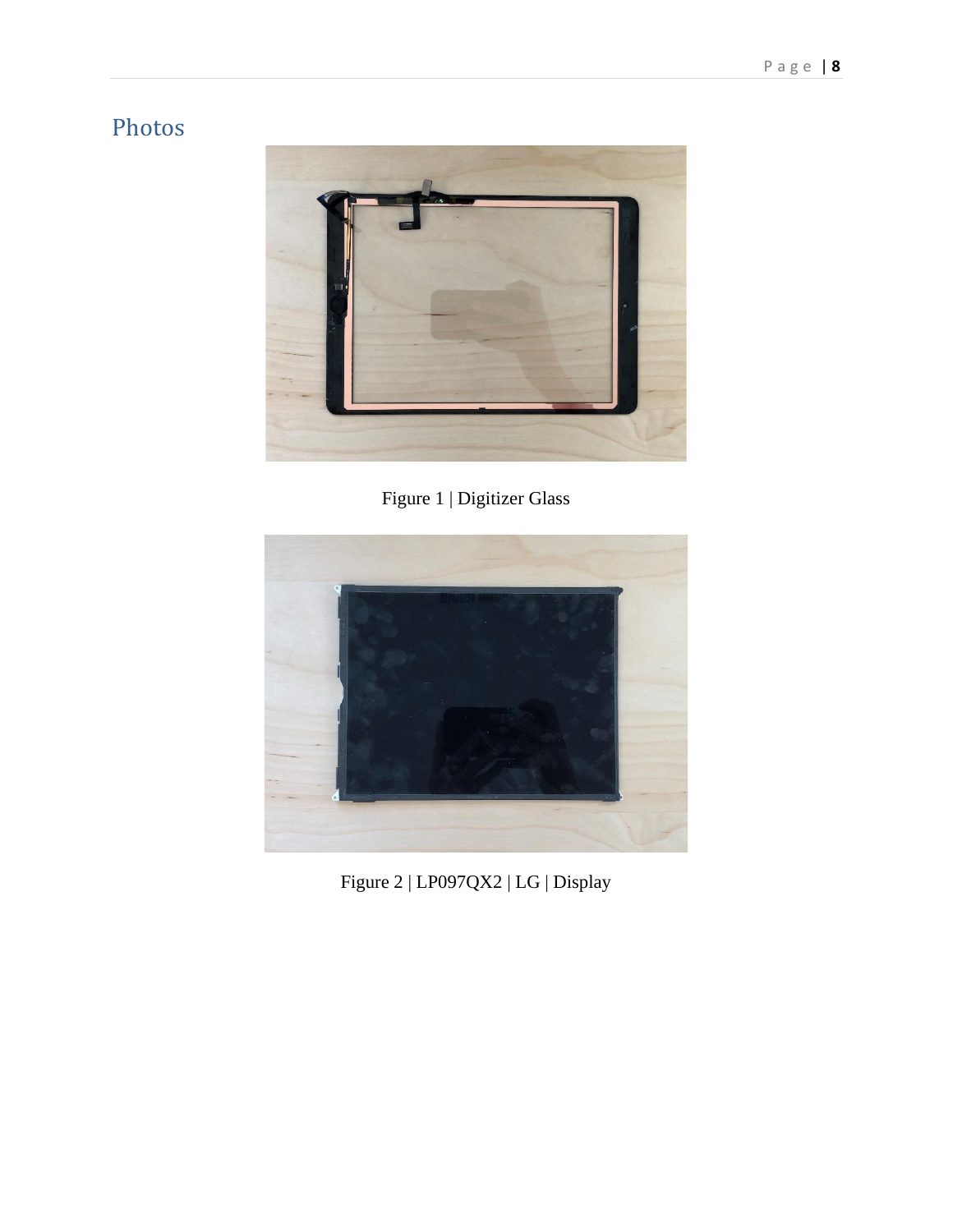





Figure 4 | Motherboard | Apple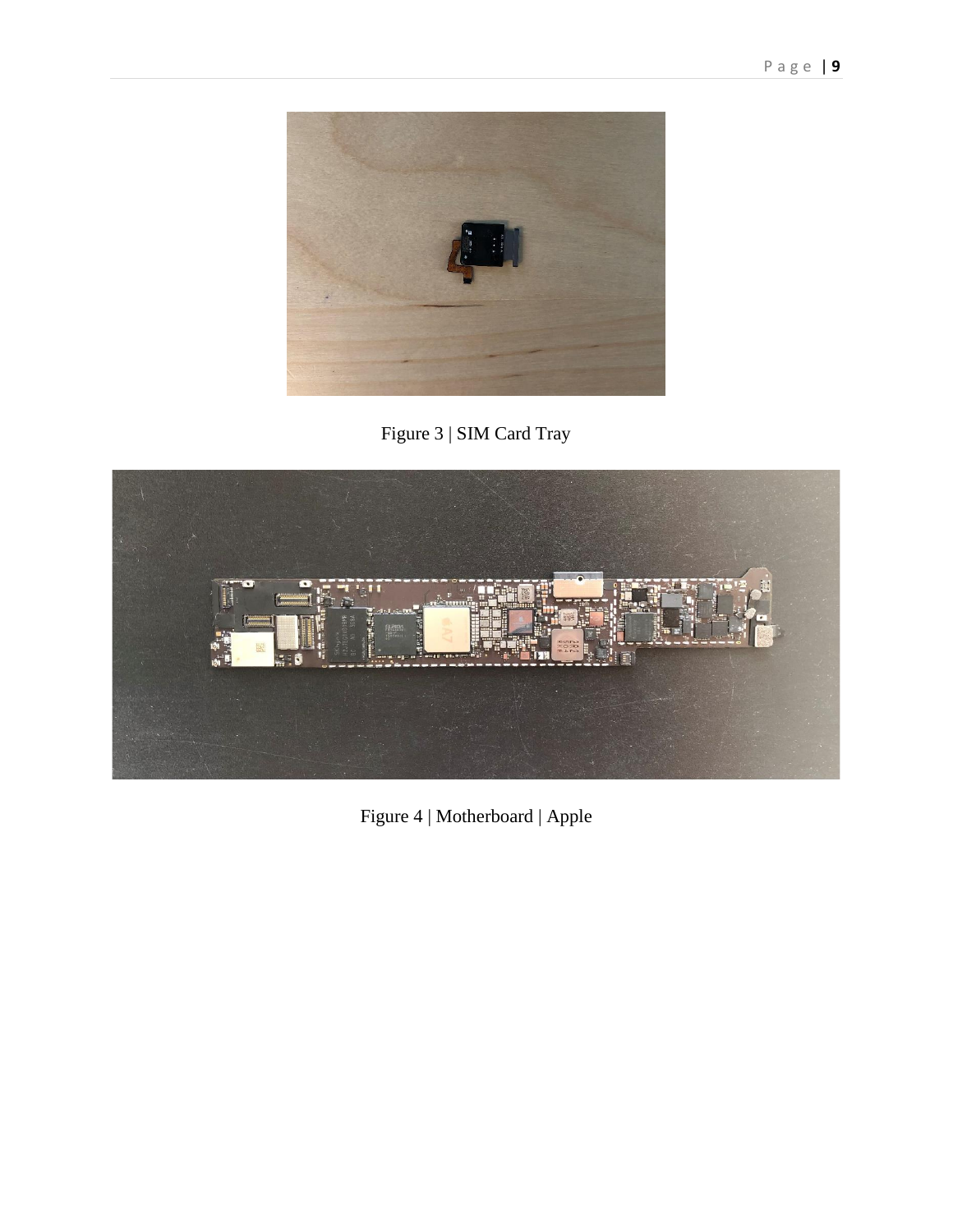

Figure 4.1 | APL5698 | Apple | CPU/GPU



Figure 4.2 | MDM9615M | Qualcomm | Modem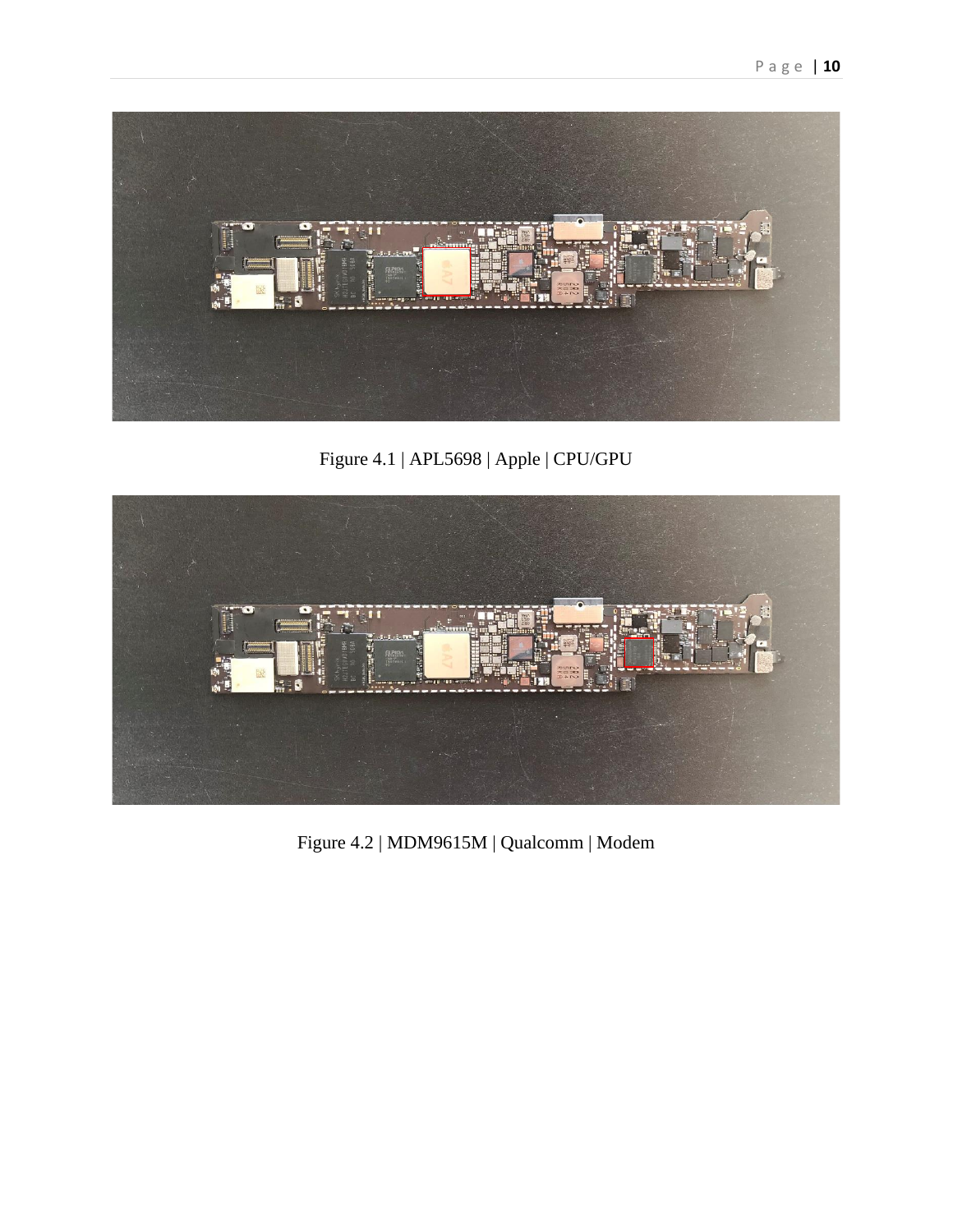

Figure 4.3 | H2JTEG8VD1BMR-BC A2 | SK Hynix | Storage



Figure 4.4 | 339SO213 | USI | Wi-Fi Module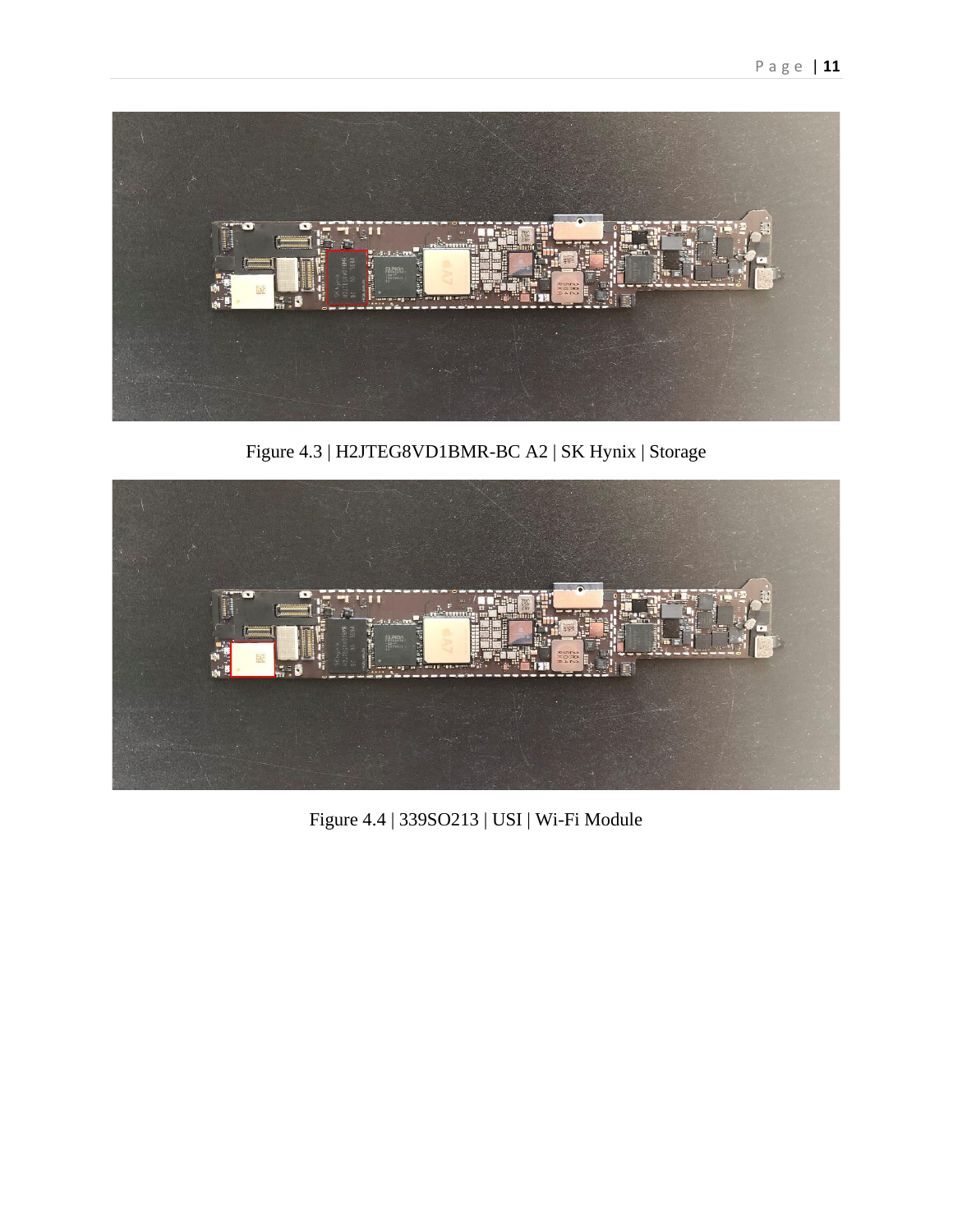

Figure 4.5 | F8164A1MD | Elpida | RAM



Figure 4.6 | 343S0655-A1 | Chipworks | Dialogue Power Management IC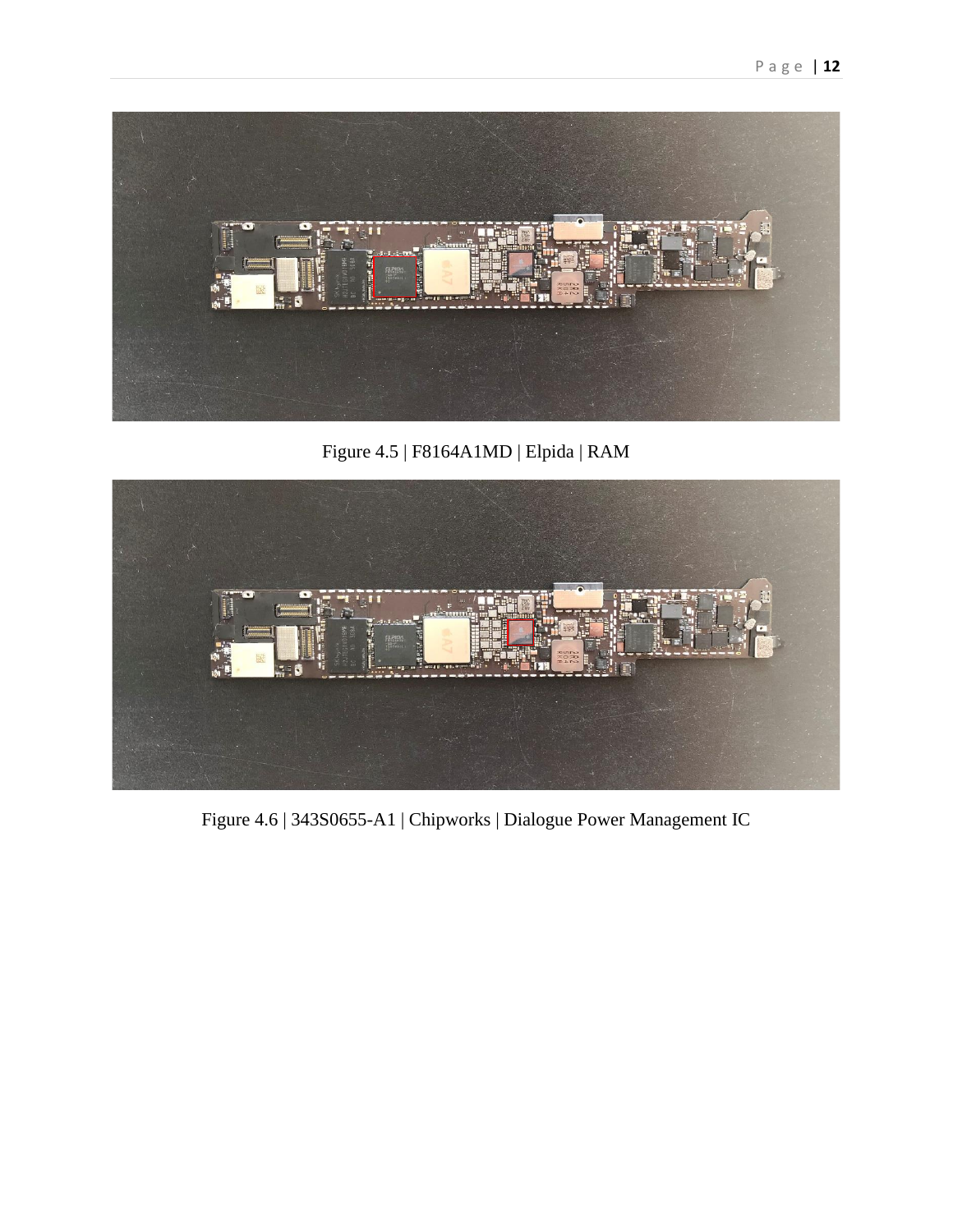

Figure 4.7 | BCM5976C1KUB6G | Broadcom | Touchscreen Controller



Figure 4.8 | WTR1605L | Qualcomm | LTE/HSPA+/CDMA/EDGE/GPS Transceiver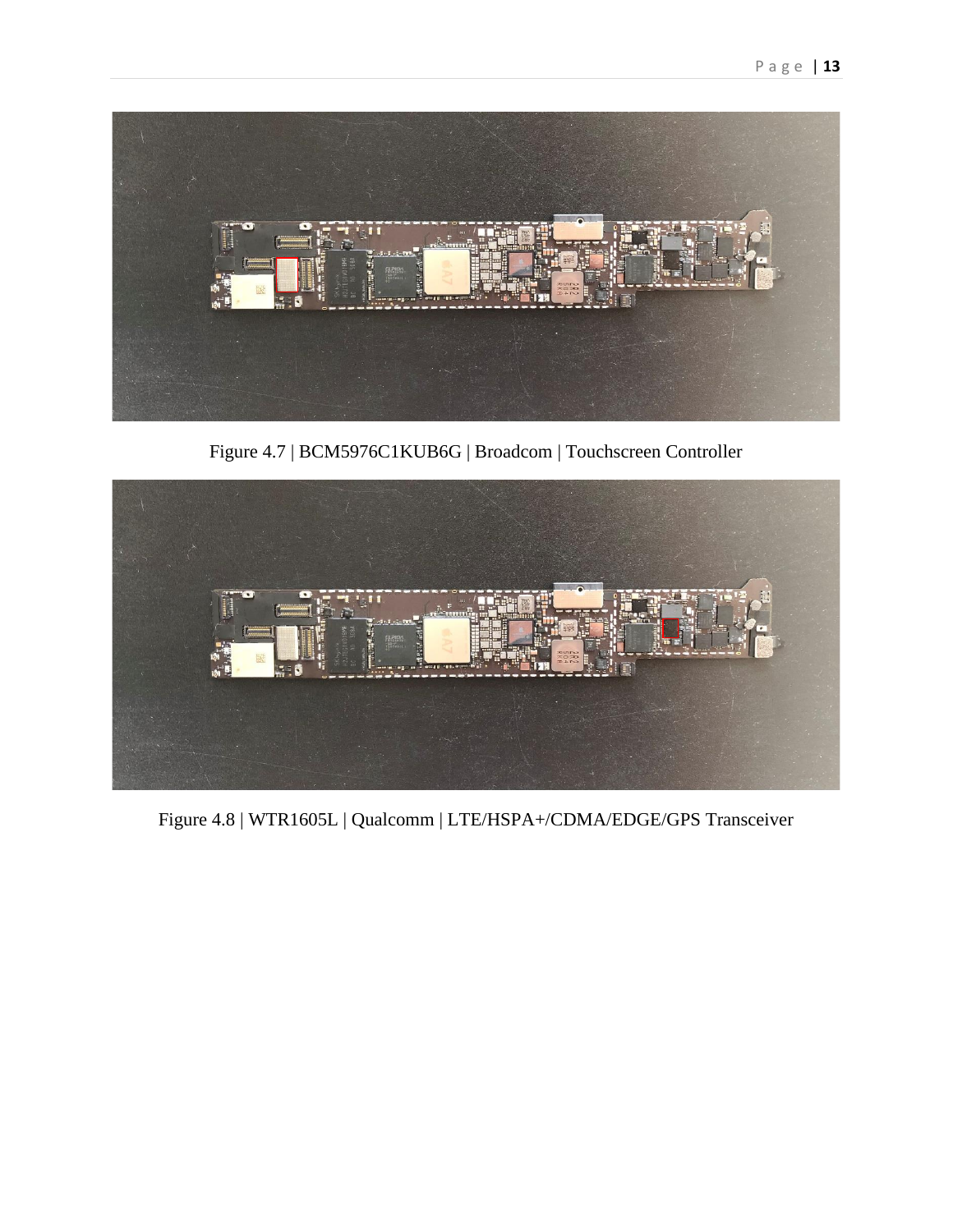

Figure 4.9 | 227-LG | Murata | Antenna Switch/Filter Module



Figure 4.10 | TQF6514 | TriQuint | RF Power Amplifier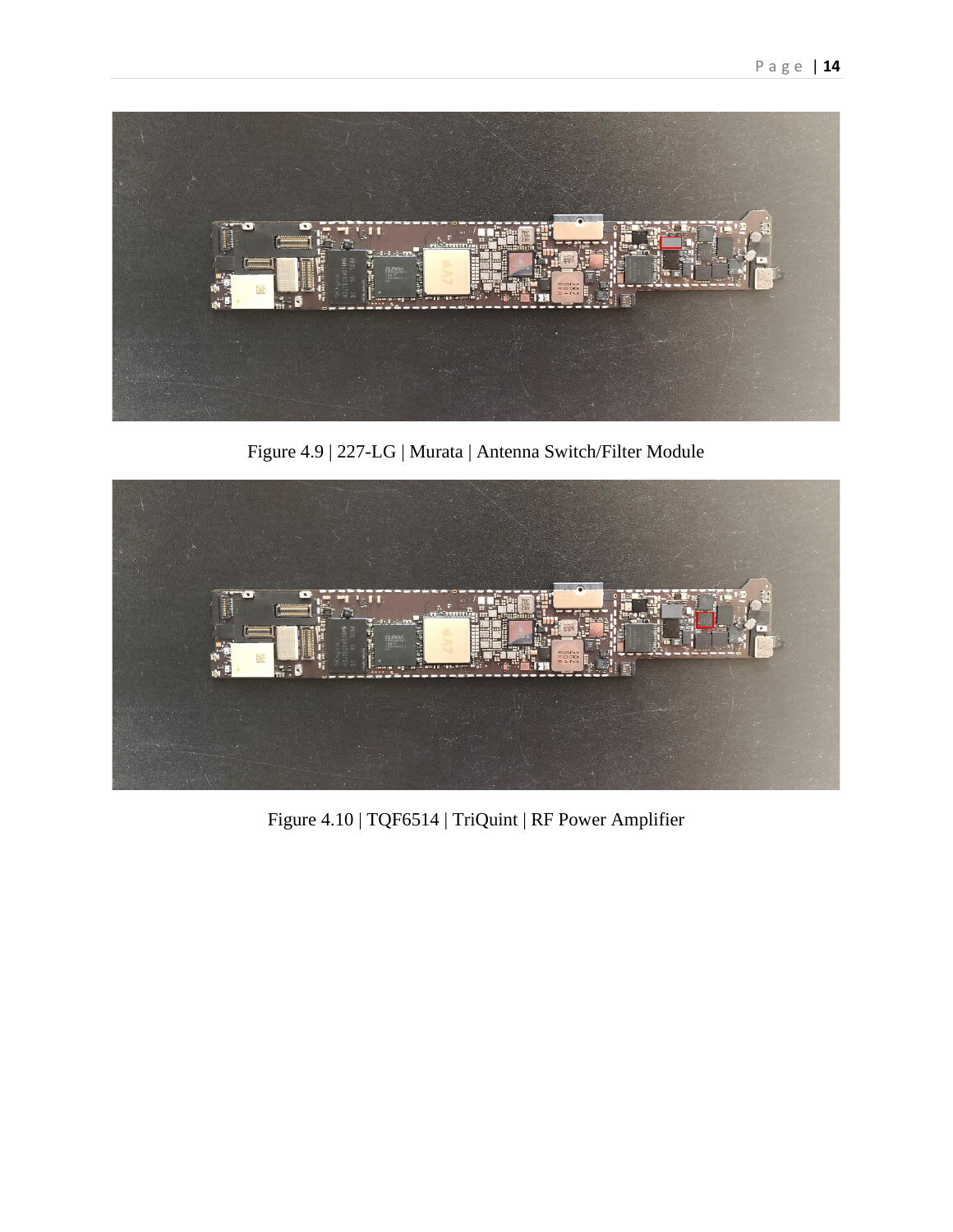

Figure 4.11 | SKY77 | Skyworks | LTE RF Power Amplifier



Figure 4.12 | A79 | Avago | LTE RF Power Amplifier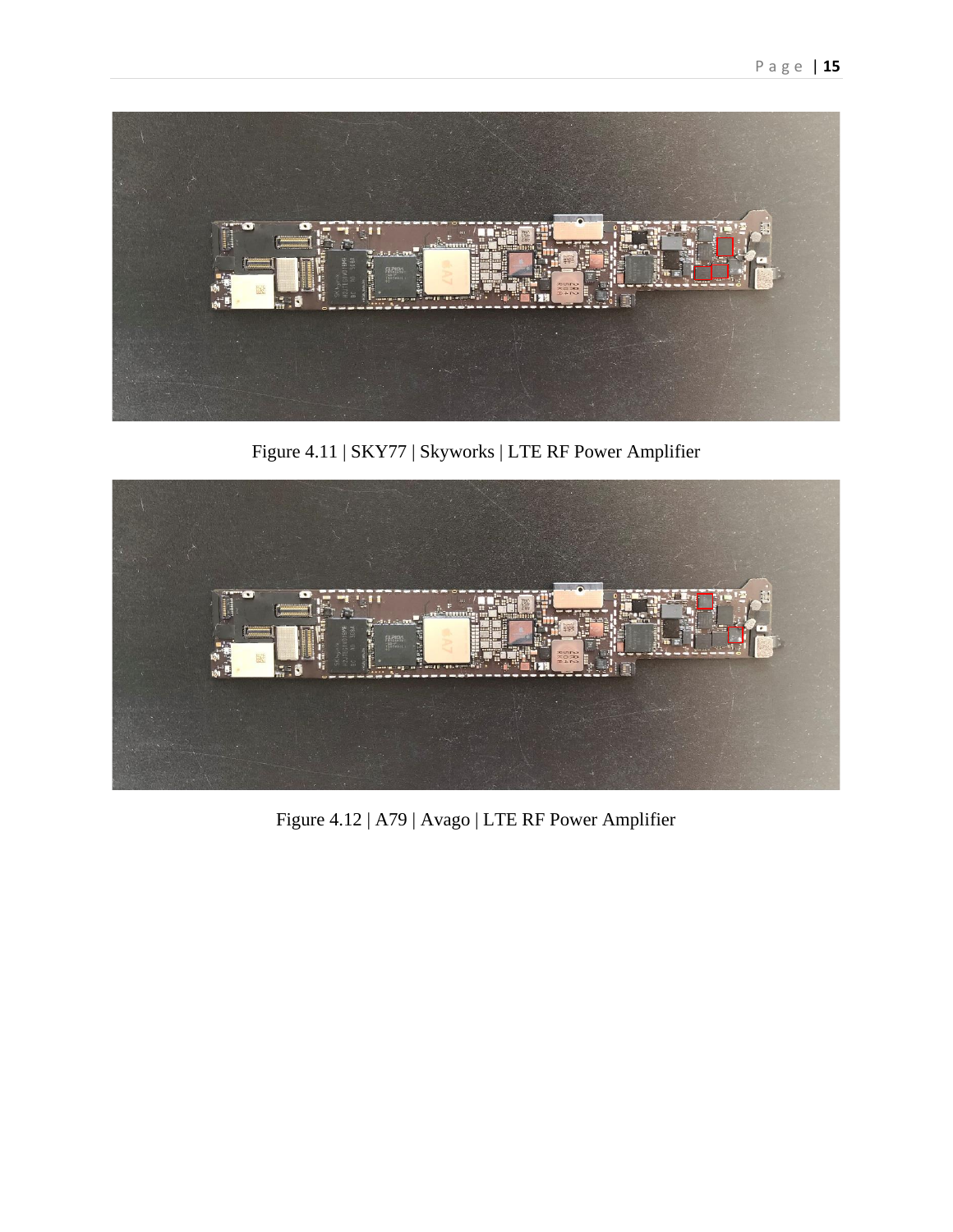

Figure 5 | Lightning Port



Figure 6 | Antenna Enclosure + Dual Microphone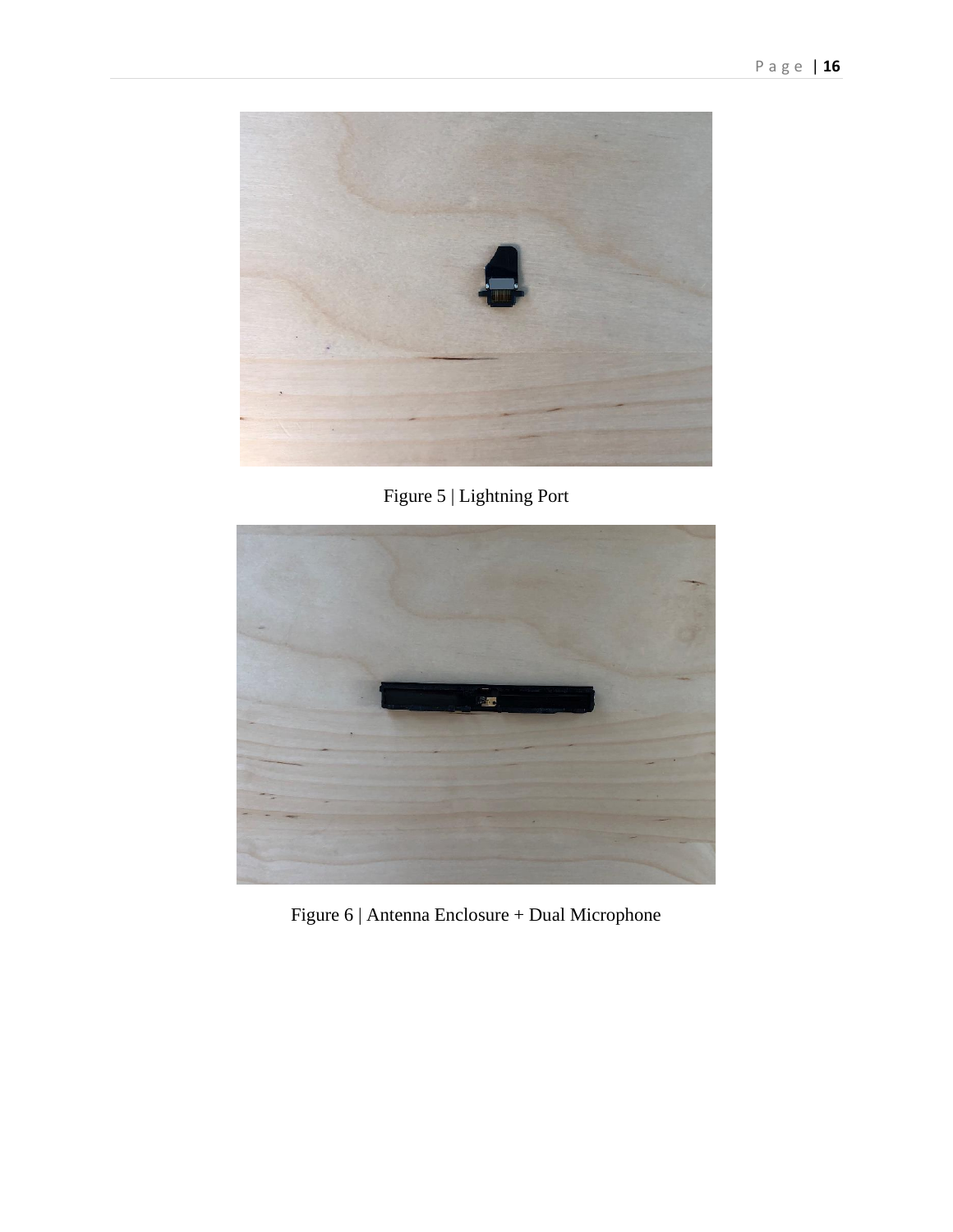

Figure 6.1 | Wi-fi/Bluetooth Antennas



Figure 7 | Front Facing Camera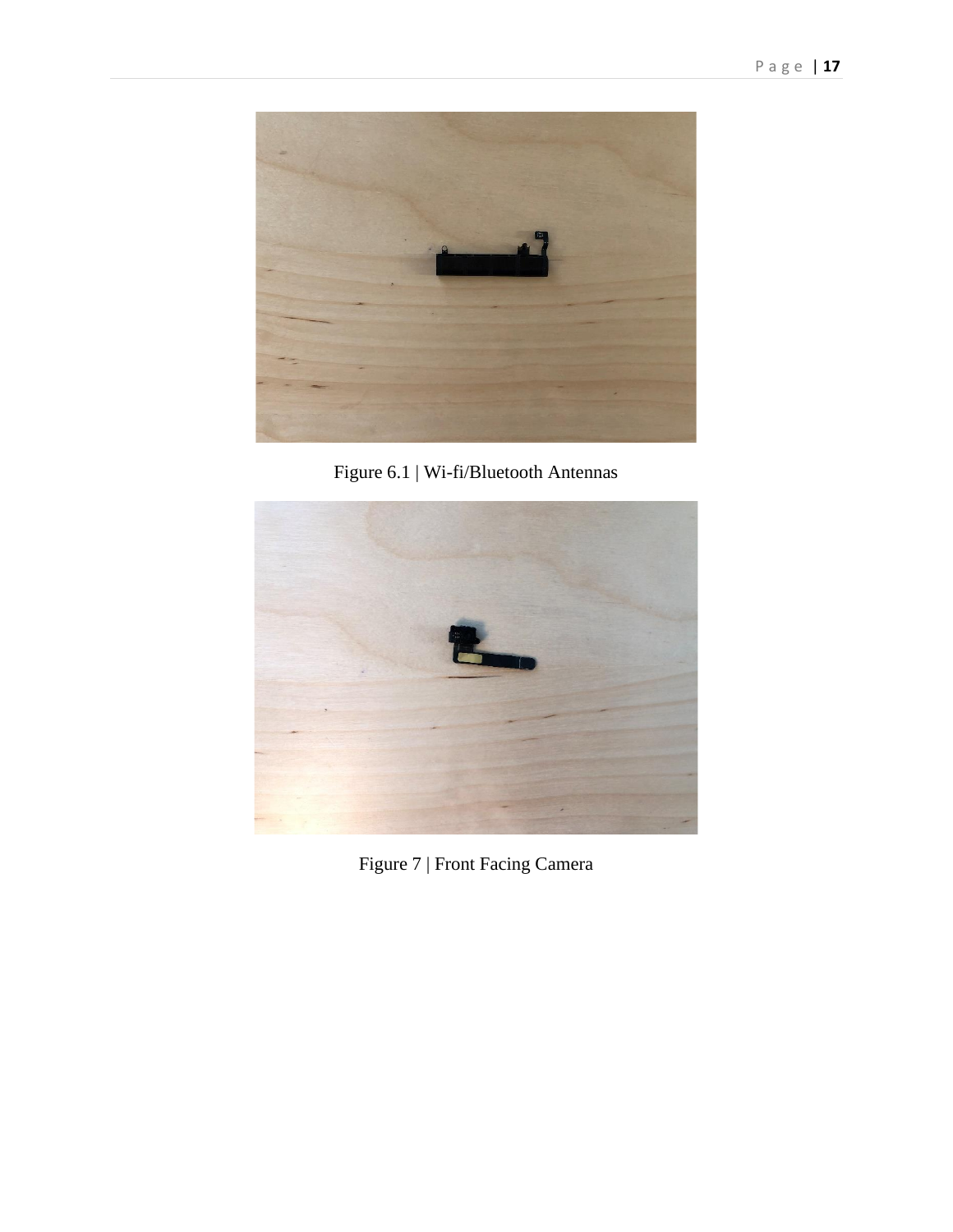

Figure 8 | Rear Facing Camera



Figure 9 | Headphone Jack